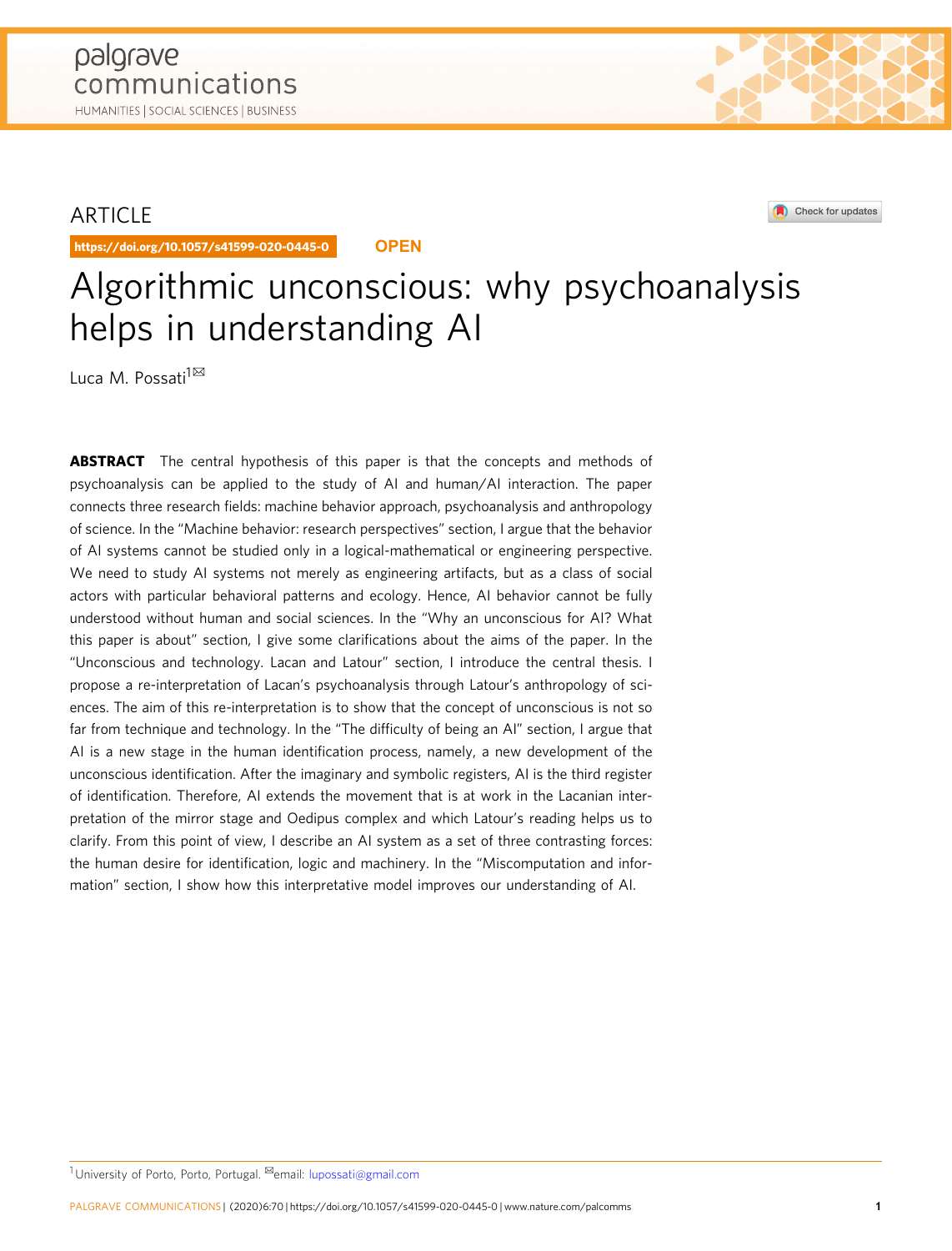# Introduction

he central hypothesis of this paper is that the concepts and methods of psychoanalysis can be applied to the study of AI (artificial intelligence) and human/AI interaction. The paper connects three research fields: machine behavior approach, psychoanalysis and anthropology of science.

I intend to pose three questions:

- Why do humans need intelligent machines?
- What is AI's unconscious?
- How does this notion enrich our understanding of AI?

In the "Machine behavior: research perspectives" section, I argue that the behavior of big AI systems cannot be studied only from a logical-mathematical or engineering perspective. We need to study these systems that today regulate most of the aspects of our life as social agents in constant interaction with humans. Applying the concepts of psychoanalysis to AI means expanding the so-called "machine behavior approach".

In the "Why an unconscious for AI? What this paper is about" section, I give some clarifications on what this paper is about. In the "Unconscious and technology. Lacan and Latour" section, I propose a re-interpretation of Lacan's psychoanalysis and Latour's actor-network theory. I re-interpret Lacan's thesis on the mirror stage and oedipal complex through Latour's methodology. The aim of this re-interpretation is to show that the concept of unconscious is not so far from technology. The unconscious is the effect of a technical mediation. From this point of view, I apply the notion of unconscious to AI. Latour is the mediation between AI and psychoanalysis.

In the "The difficulty of being an AI" section, I apply this reinterpretation of Lacanian psychoanalysis to AI. I argue that AI is a new stage in the process of human identification, that is, a new development of the unconsciousthat I call the "algorithmic unconscious". In AI, the machine responds to a human desire for identification. Hence, AI extends the movement that is at work in the Lacanian interpretation of the mirror stage and Oedipus complex and which Latour's reading helps us to clarify. In particular, I describe an AI system as a set of three contrasting forces: the human desire for identification, logic and machinery, that is, the embodiment of logic.

In the "Miscomputation and information" section, I show that this interpretative model improves our understanding of AI in two ways. It gives us a new interpretation of two essential notions: miscomputation and information.

The result is a coherent and original model of interpretation of AI, which is able to explain the originality of AI compared to any other form of technology.

# Machine behavior: research perspectives

[...] we describe the emergence of an interdisciplinary field of scientific study. This field is concerned with the scientific study of intelligent machines, not as engineering artifacts, but as a class of actors with particular behavioral patterns and ecology. This field overlaps with, but is distinct from, computer science and robotics. It treats machine behavior empirically. This is akin to how ethology and behavioral ecology study animal behavior by integrating physiology and biochemistry—intrinsic properties—with the study of ecology and evolution—properties shaped by the environment. Animal and human behaviors cannot be fully understood without the study of the contexts in which behaviors occur. Machine behavior similarly cannot be fully understood without the integrated study of algorithms and the social environments in which algorithms operate. […] Commentators and scholars from diverse fields—including, but not limited to, cognitive systems engineering, human computer interaction, human

factors, science, technology and society, and safety engineering are raising the alarm about the broad, unintended consequences of AI agents that can exhibit behaviors and produce downstream societal effects—both positive and negative—that are unanticipated by their creators (Rahwan et al. [2019,](#page-12-0) p. 477; emphasis added).

The behavior of AI systems is often studied in a strict technical engineering and instrumental manner. Many scholars are interested only in what the machine does and what results it achieves. However, another, broader and richer approach is possible, which takes into account not only the purposes for which the machines are created and their performance, but also their "life", that is, their behavior as agents that interact with the surrounding environment (human and non-human). This approach is called "machine behavior", i.e., the study of AI behavior, "especially the behavior of black box algorithms in real-world settings" (Rahwan et al. [2019](#page-12-0), p. 477), through the conceptual schemes and methods of social sciences that are used to analyze the behavior of humans, animals and biological agents.

As various scholars claim, algorithms can be perfectly capable of adapting to new situations, even creating new forms of behavior. Cully et al. [\(2015\)](#page-11-0) demonstrate that it is possible to construct an intelligent trial-and-error algorithm that "allows robots to adapt to damage in less than two minutes in large search spaces without requiring self-diagnosis or pre-specified contingency plans" (503). When the robot is damaged, it uses the prior knowledge "to guide a trial-and-error learning algorithm that conducts intelligent experiments to rapidly discover a behavior that compensates for the damage" (503), and this makes the robot able to adapt itself to many different possible situations, just like animals. "This new algorithm will enable more robust, effective, autonomous robots, and may shed light on the principles that animals use to adapt to injury" (503). Lipson ([2019\)](#page-12-0) has obtained the same results with another robotic experiment about autonomy and robots. AI systems are capable of creating a completely new form of behavior by adapting themselves to new contexts. This is an artificial creativity.

The machine behavior approach intends to examine the AI adaptability not from a strictly mathematical point of view, but from the interaction between these machines and the environment. "Rather than using metrics in the service of optimization against benchmarks, scholars of machine behavior are interested in a broader set of indicators, much as social scientists explore a wide range of human behaviors in the realm of social, political or economic interactions" (Rahwan et al. [2019](#page-12-0), p. 479; emphasis added).

Studying the adaptation of AI to the environment also means studying the lack of this adaptation, i.e., the pathological behaviors that AI can develop. According to O'Neil [\(2016](#page-12-0)), an uncritical use of algorithms and AI systems can result in very dangerous consequences for society. Studying AI systems that process big data only from a mathematical and statistical point of view significantly undermines our understanding of the complexity of their functioning, hindering us from grasping the real issues that they imply. These AI systems can produce injustices, inequalities, and misunderstandings, feed prejudices and forms of discrimination, aggravate critical situations, or even create new ones. Furthermore, these systems are "black boxes", i.e., they are opaque. There are two explanations for this: (a) for legal and political reasons, their functioning is often not made accessible by the companies that create and use them; (b) the computation speed makes it impossible to understand not only the overall dynamics of the calculation but also the decisions that the systems make. Engineers struggle to explain why a certain algorithm has taken that action or how it will behave in another situation, e.g.,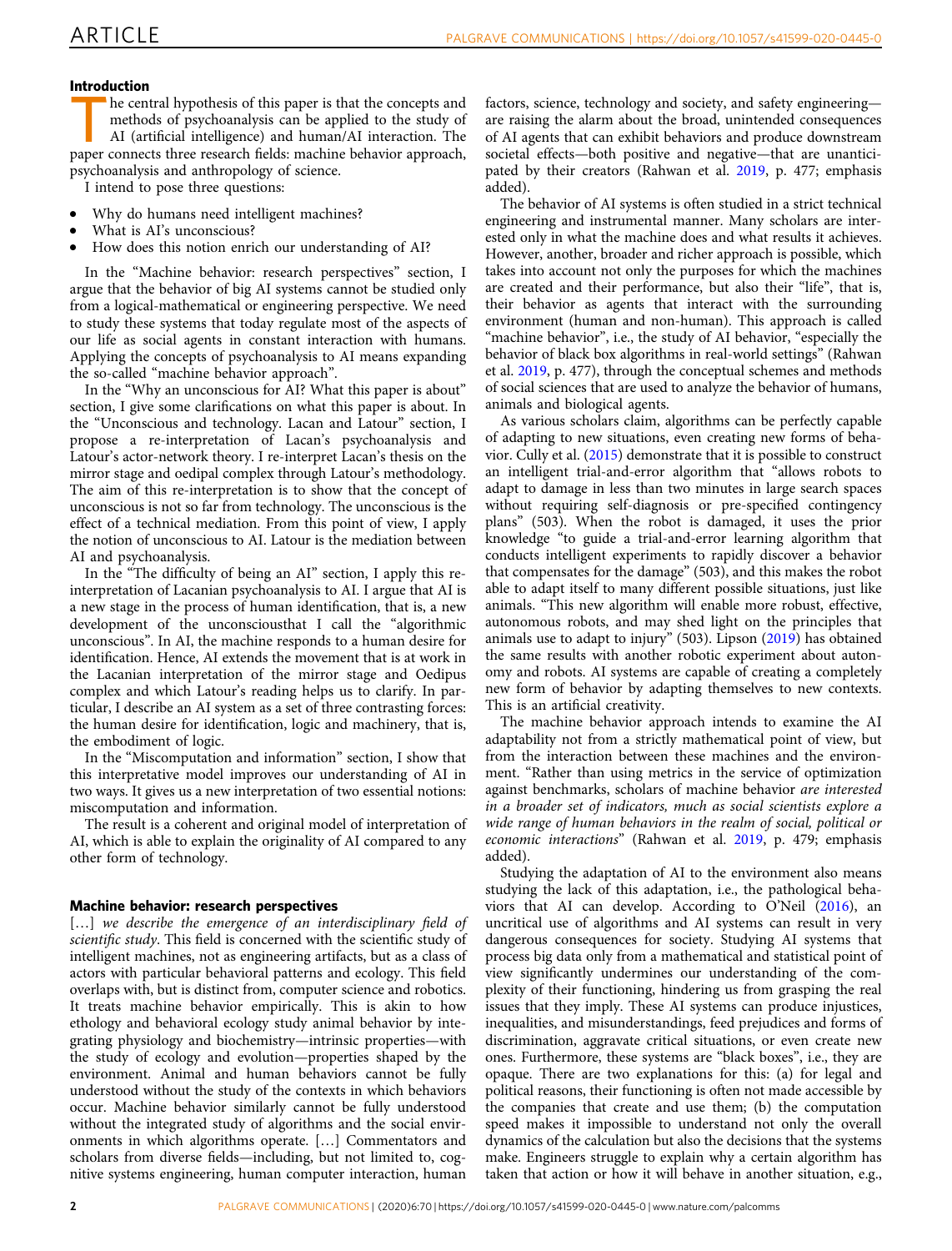in contact with other kinds of data (Voosen, [2017,](#page-12-0) p. 22). These algorithms are complex and ubiquitous, and it is very difficult to predict what they will do in the most diverse contexts.

O'Neil points out that these systems are based on mathematical models. Mathematical models are not just neutral set of formulas. These models "are opinions embedded in math" (O'Neil, [2016](#page-12-0), p. 50), i.e., they are based on the evaluations and prejudices of those who design them, and therefore they reflect certain values and priorities—a world view. Now, mathematical models are the tool used by AI systems to analyze data, extract patterns, make forecasts and then make decisions. One of the risks—what O'Neil calls "feedback loop"—is that the systems based on mathematical models reproduce existing situations.

The typical example is that of college loans (O'Neil, [2016,](#page-12-0) p. 81). The system identifies the poorest segment of the population and bombard them with ads on university loans spreading the message—at least theoretically right—that better education can lead to a better employment and a better income. As a result, many poor people decide to take out a debt. Unfortunately, due to a period of economic recession, people who have contracted a debt and received training cannot find a job or lose what they already have. This is a situation that the model had not foreseen. People cannot repay the loan. The final result is that the poor become poorer—the starting situation is amplified. O'Neil demonstrates this loop through several examples. Some AI systems confirm also the prejudice that the poor are those who commit more crimes (O'Neil, [2016,](#page-12-0) pp. 90–94).

Therefore, according to O'Neil, the Weapons of Math Destruction have four main features:

- They control and change our behavior by directing our choices and our tendencies. They do this on the basis of decisions that have very large-scale effects.
- They can amplify wrong attitudes, that are contrary to the law or to the elementary rules of social coexistence, for example racial prejudices.
- They can cause irreparable damage, such as losing job, home and savings, or destroying social ties, for reasons that have no basis in reality, or that are based on partial visions of reality.
- They can be manipulated.

If we want to minimize the collateral effects of AI behavior, we must then look beyond their logical-mathematical structure and statistics. We must choose a model of analysis that is not based on the rigid distinction between humans and machines, but that focuses on the mutual interaction of them.

Studying machine behavior is not easy at all. AI behavior can be analyzed from at least six different perspectives: (a) the behavior of a single AI system, (b) the behavior of several AI systems that interact (without considering humans), (c) the interaction between AI systems and humans. Today most interactions on planet Earth is of the type b. Moreover, according to Rahwan et al. [\(2019\)](#page-12-0), when we talk of interactions between AI systems and humans, we mean three different things: c.1) how AI systems influence human behavior, c.2) how humans influence AI systems behavior, c.3) how humans and AI systems are connected within complex hybrid systems, and hence can collaborate, compete or coordinate. All these layers are intertwined and influence each other, as the Fig. [1](#page-3-0) shows.

The final goal of this paper is to understand if and how the methods and concepts of psychoanalysis can be applied to the interaction between machines and their environment on all these levels. Therefore, I want to widen the machine behavior approach. But, first of all, two questions need to be tackled: In what sense do I use the terms "conscious" and "unconscious"? How can I apply them to AI?

# Why an unconscious for AI? What this paper is about

A clarification on the objectives of this paper is needed. In which sense do we talk of "algorithmic unconscious"? Can an algorithm be conscious or unconscious? Applying psychoanalysis to the study of AI can entail the question about the "consciousness of machines". The philosophical debate is very broad and hard to summarize in a single paper (Churchland and Smith, [1990;](#page-11-0) Larrey, [2019\)](#page-12-0). Nevertheless, this is not the scope of this paper. I choose another type of problems and another perspective.

From my point of view, talking of "algorithmic unconscious" does not mean attributing consciousness, feelings or moods to machines. This paper will not treat the question: Can a sufficiently advanced AI become conscious or unconscious in the human sense? Machines and humans are completely different beings. When I talk about "artificial intelligence", I talk about the interaction between machines and human beings. A machine can be called "intelligent" only by the interaction with humans, i.e., bythe ability that the machine has to collaborate with humans in a useful way. AI is, therefore, the name of an intermediate field between machines and humans. It is a multifaceted concept, which takes on different meanings in relation to different contexts.

Two essential clarification must be made. The first: Freud's unconscious is not the preconscious, or the perceptive unconscious. It is not simply what does not come to consciousness. Freud's unconscious is the repressed, that is what must not be conscious, even if it remains connected to consciousness. Freud's unconscious is the result of a resistance, and this resistance causes effects on consciousness. Consciousness can understand these effects only through a specific technique, the psychoanalysis. In other words, for Freud the distinction between conscious and unconscious is the result of a repression, of a resistance, not the opposite. In his analysis of slips or dreams, Freud emphasizes the importance of unconscious censorship, of repression (Ellenberger, [1970\)](#page-11-0). Exactly like political censorship, psychic censorship allows the manifestation of unconscious desires to reach the consciousness but only in a disguised form making them unrecognizable. Memories, desires, emotions, names and images are then assembled by unconscious into apparently absurd constructs. We need a specific technique in order to understand them. According to Freud, unconscious thoughts evade psychic censorship through specific mechanisms: condensation (Verdichtung) and displacement (Verschiebung) (Lacan, [1953](#page-12-0)–[54;](#page-12-0) Ricoeur, [1965,](#page-12-0) part 2). Current research in cognitive science confirm the basic Freudian insights: a) certain cognitive processes are not only hidden but cannot be brought into consciousness; and b) the self is fundamentally non-unified, "and because of its fragmentation, selfawareness represents only a small segment of cognitive processes" (Tauber, [2013](#page-12-0), p. 233).

In this paper, when I talk of "algorithmic unconscious", I am referring to the Freudian conception of unconscious. Lacan introduces another element: the language. Language is the great Other, which grounds the subject and roots it in a social context. And yet, precisely by doing this, language splits the subject, separating it from the most authentic part of itself. Language is Spaltung (splitting, repression). "It is in the splitting of the subject that the unconscious is articulated" (Lacan, [1966a,](#page-12-0) p. 24; translation is mine). The subject as social individual is a product of language, i.e., of repression. The child is infans because it is not yet defined by language; it is not subject to the symbolic repression. The child becomes a subject and "enter" the language only thanks to the Oedipus complex and the Name of the Father (Rifflet-Lemaire, [1970](#page-12-0), pp. 130–131). For Lacan, the subject is always alienated.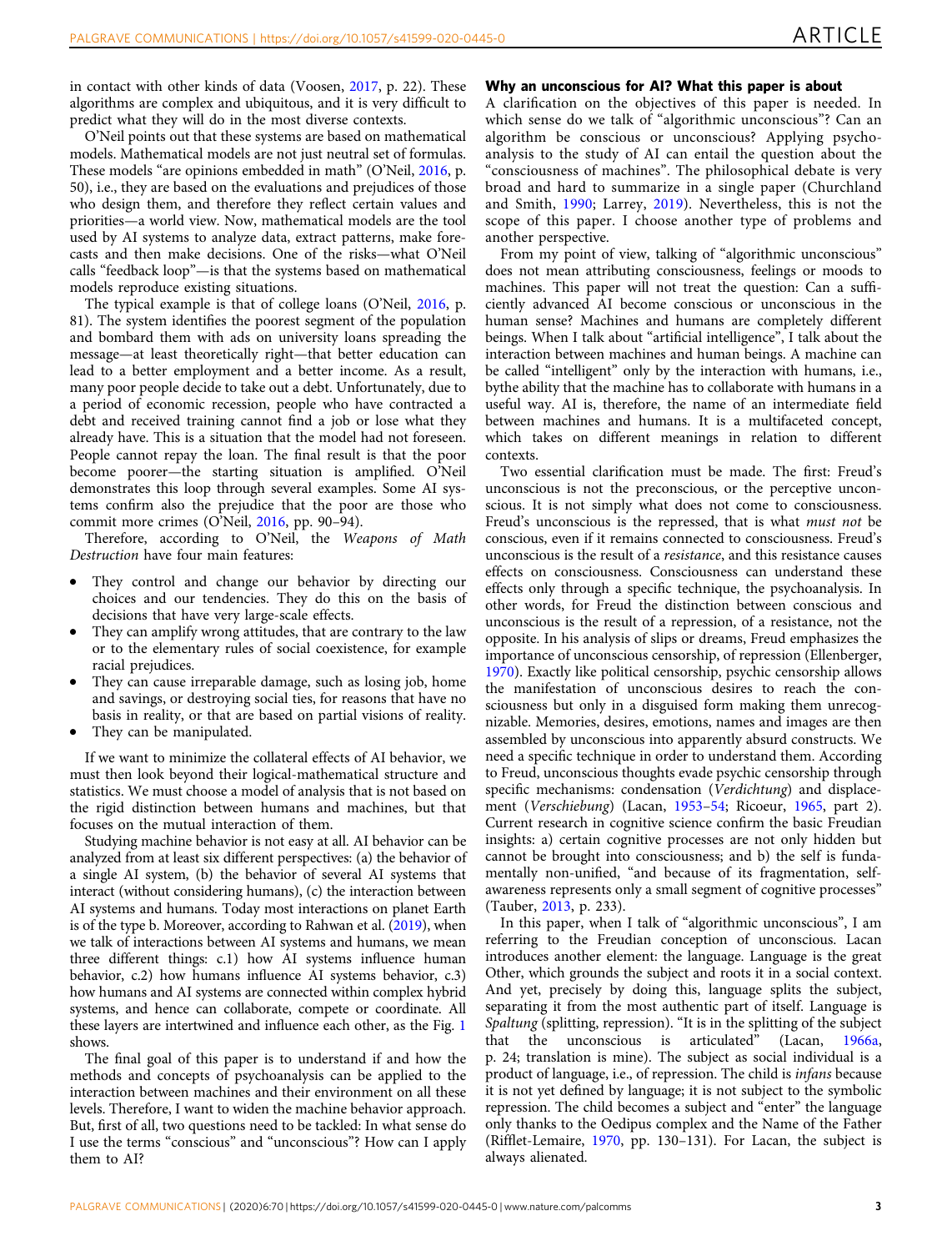<span id="page-3-0"></span>

Fig. 1 The three main contexts of machine behavior that can be analyzed by using the methods of social sciences. The sphere of the behavior of the individual AI systems is always connected with that of the interaction between different AI systems and finally with that of the interaction between humans and AI.

The second clarification: In this paper I analyze the interaction between human unconscious (in the Freudian sense) and AI. I focus on the interaction, not on the isolated poles. I try to understand how technology plays an essential role in the formation of human unconscious, how humans project their own unconscious on machines and how these latter transform human unconscious. My goal is to analyze the relationship between the Freudian unconscious—in Lacan's interpretation—and AI as a network of actors.

# Unconscious and technology. Lacan and Latour

In this section I propose a re-interpretation of some concepts of Lacanian psychoanalysis through Latour's actor-network theory. My goal is to show that this re-interpretation gives us new tools to understand AI and the relationship between humans and AI.

Before proceeding with the re-interpretation of Lacanian concepts, I want to answer three questions:

- Why do I choose as model Latour's anthropology of sciences?
- How do I interpret Latour?
- What is my critical approach to Latour?

My reading of Latour is above all philosophical.<sup>[1](#page-11-0)</sup> What is the central point of Latour's philosophy? I want to summarize it using two formulas: symmetrical ontology and realism of resistance. These are the two aspects that interest me most in Latour's work. The first aspect—which is emphasized by object-oriented ontology (Harman, [2019\)](#page-12-0)—is expressed by the first proposition of Irréductions: "Nothing is, by itself, either reducible or irreducible to anything else" (Latour, [2011,](#page-12-0) p. 158). This means that all entities are on exactly the same ontological footing. However, the "entities" are not static substances, but centers of force. "There are only trials of strength, of weakness. Or more simply, there are only trials. This is my point of departure: a verb, 'to try'" (Latour,  $2011$  $2011$ , p. 158).<sup>2</sup> Reality is a set of forces, trials and resistance: "Whatever resists trials is real", and "The real is not one thing among others but rather gradients of resistance" (Latour, [2011](#page-12-0), p. 158). The "form" is the stabilization of forces, a dynamic equilibrium. "A form is the front line of a trial of strength that deforms, trans-forms, in-forms or per-forms it. Of course, once a

form is stable, it no longer appears to be a trial of strength" (1.1.6). Here I see a profound analogy between Latour's ontology and Simondon's theory of individuation.

I do not want to analyze all the philosophical implications of these propositions. I want only to emphasize that the "principle of irreductibility" leads Latour to an approach that equates humans and non-humans, giving priority to their dynamic interactions, the "translations" of one another. It is a "flat ontology" (Harman, [2019,](#page-12-0) p. 54), i.e., an ontology that treats all objects in the same way, without any previous taxonomy, classification or hierarchy. Humans and non-humans are all "actors" in the same way within a network of associations (Latour, [2005](#page-12-0)), where translation processes, that is, exchanges of properties and skills, take place constantly. Latour calls this kind of network collectif, or "natureculture". This position avoids any kind of dualism: "Such has always been the strategy of the French sociologist and anthropologist: to show the matter of spirit and the spirit of the matter, the culture in nature and the nature in culture" (Romele, [2019\)](#page-12-0).

There are also other reasons that lead me to choose Latour. Latour's anthropology and sociology avoid reducing scientific facts to simple social phenomena, as well as some forms of Kantian constructivism; it also calls into question the classical epistemological approach in interpreting scientific facts, and this by considering the science "in action" (Woolgar and Latour, [1979\)](#page-12-0). The result is a form of relativistic materialism (in the best sense of these expressions) which constitutes—in my opinion—a very mature form of realism.

Nevertheless, my reading of Latour is also critical. To my mind, Latour does not adequately consider AI and digital technology. I share the opinion according to which Latour "is for sure not a digital sociologist" and his views about the digital are contradictory with his main approach (Romele, [2019\)](#page-12-0). Latour does not fully develop the principle of "irreductibility", that is the root of his symmetrical ontology. If he had done so, he should have tackled AI from the beginning. This is a paradoxical situation: on the one hand, the Latourian concept of collectif is very useful in explaining machine behavior and human-non-human contexts; on the other, in Latour a complete and rigorous theory of AI is absent. AI is the field in which the difference between humans and non-humans, or rather, the difference between living and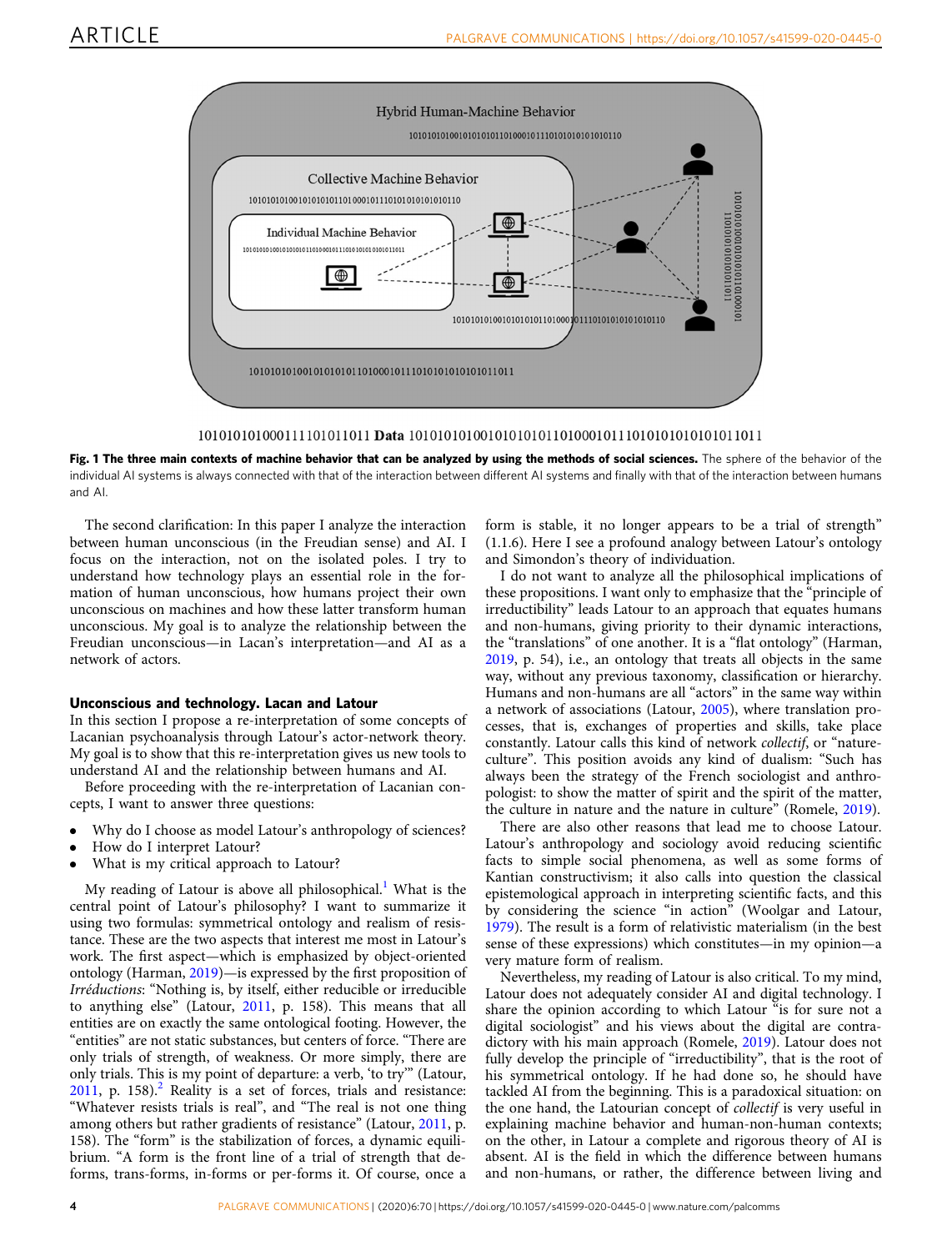non-living beings, is radically challenged. In other words, the category of non-humans cannot be treated monolithically, as if all non-humans and the artifacts were the same. There is not only one technology, but many different technologies.

Does Latour really get rid of the modern compromise? In Latour humans always have the leading role in the constitution of the world: "the Pasteur network" creates the microbe, "the Joliot network" creates the nuclear chain reaction, the geologists in the Amazon create the forest, etc. AI overturns this scheme: there are new forms of human-non human hybrids in which it is the nonhuman part that has the control of the situation and "creates the fact". Hence, AI would be the real big test for the actor-network theory. In a nutshell, my criticism is that, in Latour, there is no a real AI theory. Nevertheless, precisely because of its philosophical assumptions, his method can be applied to AI with advantageous results. In other words, Latour lacks cybernetics, i.e., a theory of intelligent machines in the sense of von Neumann [\(1958](#page-12-0)) and Günther ([1963](#page-12-0)).

This is my critical interpretation of Latour. On this basis, I suggest carrying out a twofold extension of Latour's approach, namely, in the direction of AI and psychoanalysis. I will show that it is possible to re-interpret some fundamental concepts of psychoanalysis by using Latour's anthropology of science. The remarkable feature that emerges from this re-interpretation is that the unconscious is essentially technical; the unconscious presupposes and produces non-humans, i.e. artifacts.

My strategy is clear. I use Latour's anthropology of sciences as the mediation between psychanalysis and AI. From this point of view, I will show that the concept of "algorithmic unconscious" is plausible and can be a useful tool in analyzing algorithm behavior.

The mirror stage: from technology to the unconscious. I propose here a new interpretation of Lacan's mirror stage. My argument will be organized in two phases. In the first phase I will present a short description of the mirror stage according to Lacan's texts. In the second phase I will develop an interpretation of the mirror stage in terms of Latour's anthropology of sciences.

The mirror stage is the starting point of Lacan's psychoanalysis, in a historical and theoretical sense. It is a complex dynamic of looks, postures, movements and sensations that concern the child between six and eighteen months of life (Lacan, [1966a;](#page-12-0) see also Roudinesco, [2009\)](#page-12-0). The child does not speak and does not yet have complete control of his/her body: he/she can barely stand up, cannot walk and must be supported by the adult. The child is not autonomous. This is a fundamental anthropological fact: the human being is born with a body that does not immediately control, is late in development and needs adults for a long time (see Bolk and the concept of "fetalization").

When such a small child looks in the mirror, he/she first sees another child who reproduces his/her gestures and movements. He/she and the other in the mirror are synchronized: if one raises an arm, the other does the same; if one turns the mouth, the other does the same, etc. The child then tries to get to know the other child but encounters an unexpected resistance: the cold and homogeneous surface of the mirror, which is an impassable border. The child tries to get around the mirror, but this attempt fails. He/she cannot find the other child in the mirror. At this point, something happens that clearly changes the child's perception in that situation. The child turns his/her gaze in a different direction and sees other things that surround him/her and the adult who supports him/her reflected in the mirror. Thus, the child realizes that he/she sees duplicates because the mirror produces a doubling of the real. Everything is reflected in the mirror, and the reflection doubles everything. Everything is

doubled, except for one thing: a face, the face of the other child. Everything is doubled, except for that childish face. The child cannot find the mirrored child in the surrounding environment. For this reason, in this unique element, the child recognizes his/ her face and realizes the first fundamental distinction between himself/herself and the rest of the world. Thanks to the mirror, the child perceives his/her body as a unity, and this fact gives him/her satisfaction and pleasure. Even if he/she cannot speak, he/she enjoys.

In Lacan's view, the mirror stage reveals the tragedy of the human quest for identity. Human being can grasp his/her identity only by passing through the other, something external, that is, an artefact: the mirror. The subject is originally alienated. The mirror image is not only external to the subject but is also false. The mirror distorts things. It gives us a reversed image of ourselves and the things. This means that the child is separated from his/ her identity; the identification of the ego (Je) always must pass through the other, the imago in the mirror (moi), the "ideal ego". Here is the paradox: in order to have an identity, the subject must alienate himself/herself: the imago remains unreachable and risks turning into a paranoid delusion. The Lacanian subject is born divided, split, alienated from the beginning.

With the mirror stage, Lacan offers us a materialistic theory of subjectivity. The ego (moi) is the image reflected in the mirror. Thanks to the mirror, the child uses his/her imagination to give himself/herself an identity. This first imago will then be enriched through the comparison with others. The child defines himself/ herself through imagination and tends to present himself/herself to others through the imaginative construction that he/she created. The stage of the mirror is the initial moment of every intersubjective relationship through which the subject identifies itself. For Lacan, the psychic development of the human subject passes from the identification with the imago in the mirror to the imaginary identification with other persons. After the mirror phase, the child passes through a series of identifications: first with the mother, then with the other members of the family, especially brothers or sisters. However, this process is a source of pain and instability: the "other" self is the source and the threat of the identification at the same time because it is internal and external at the same time.

Here, I see the connection with the other "primordial scene" of psychoanalysis: the Oedipus complex. In the Oedipus complex, the subject identifies himself/herself with the father, who imposes the prohibition of having sexual relations with the mother. However, by identifying with the father, the child no longer identifies with a mirrored image or with a similar one like his/her mother or brother. Through the father, the child identifies with language and culture. Like Lévi Strauss, Lacan thinks that the prohibition of incest is the condition of society and culture. The father has a symbolic function, not an imaginary one. He ends the cycle of paranoid identifications. The identification with the father is symbolic, i.e., an identification with the symbol, with language (Tarizzo, [2003](#page-12-0)). However, the symbol is also addressing the other; it is a request for recognition and the beginning of a new experience of desire. The patient is a person who has remained a prisoner of his/her identifications. The healing isthe passage from the un-symbolized imaginary to the symbolized imaginary, i.e., a limited imaginary that can accept the social law of the prohibition of incest and be part of a family and a social contest (Rifflet-Lemaire, [1970](#page-12-0), p. 138).

Latour's re-interpretation of the mirror stage. Let us now try to re-interpret the primitive Lacan's scene in terms of Latour's concept of collectif. Let us read this passage from The Pasteurization of France: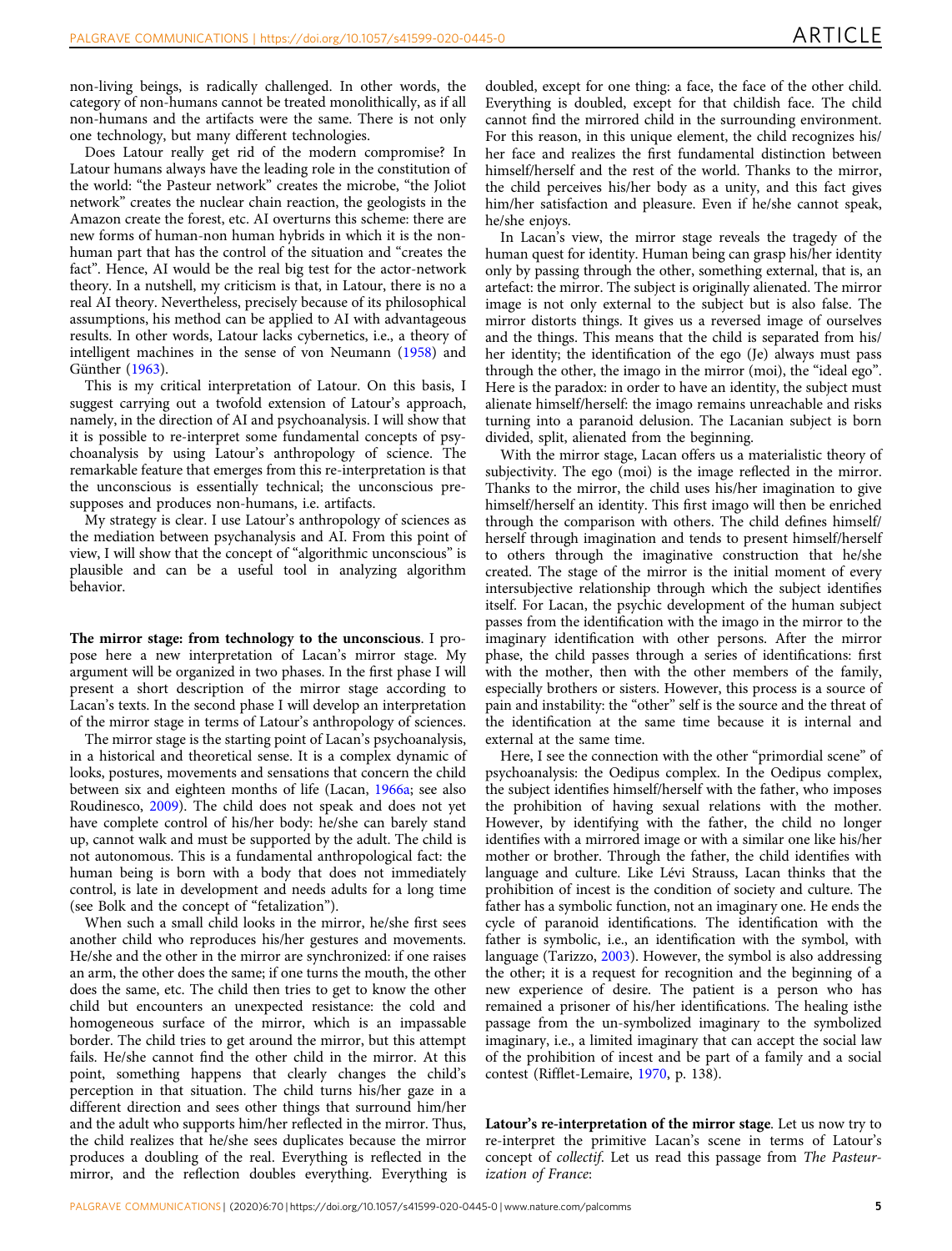There are not only "social" relations, relations between human and human. Society is not made up just of humans, for everywhere microbes intervene and act. We are in the presence not just of an Eskimo and an anthropologist, a father and his child, a midwife and her client, a prostitute and her client, a pilgrim and his God, not forgetting Mohammed his prophet. In all these relations, these one-on-one confrontations, these duels, these contracts, other agents are present, acting, exchanging their contracts, imposing their aims, and redefining the social bond in a different way. Cholera is no respecter of Mecca, but it enters the intestine of the hadji; the gas bacillus has nothing against the woman in childbirth, but it requires that she die. In the midst of so-called "social" relations, they both form alliances that complicate those relations in a terrible way (Latour, [1986](#page-12-0), p. 35).

We can say the same thing for psychoanalysis. Psychoanalysis is a technique—this is a central aspect in Freud and Lacan. Psychoanalysis is a technique, precisely in two ways: (a) artifacts mediate the relationship between the analyst and the patient (the setting, for instance); (b) the technique acts in the formation of the unconscious—there is a technical mediation of unconscious.

In the mirror stage scene, the actors are three: (a) the child, (b) the mirror, (c) the objects (humans and non-humans) that surround the child and are reflected in the mirror. These actors are all on the same footing: they are neither reducible nor irreducible to each other (Irreductions, 1.1.1). The actors define each other, giving each other strategies, qualities and wills.

The child is reflected in the mirror and, with this gesture, creates a network, an association. Properties and qualities begin to circulate between the actors. The child is an entelechy (1.3.1). It is a force that wants to be stronger than others, and therefore enrolls other forces (1.3.2), that is, the mirror and the objects that surround it, among which there is also the adult who supports the child. In this relationship (1.3.4), each actor acts and undergoes trials and resistance.

In this perspective, we can no longer say that the imago constitutes the identity of the child. It is the connection between humans and non-humans that constitutes this identity. This means that the imago is not a mere visual or auditory perception, but a complex series of mediations between humans and nonhumans. The Lacanian imago (moi) is the product of a technology, or the effect of a technical object: the mirror. The unconscious is the effect of technical and material mediations.<sup>[3](#page-11-0)</sup> Technology produces the imaginary ego (moi) that must be repressed by language. We are overtaken by what we manufacture. The mirror is not a simple tool that acts as a link between the subject and the imago. The mirror is an actor like others. The same thing can be said about Freud: in Beyond the Pleasure Principle, the child—Freud's nephew—learns to cope with the absence of the mother through the use of a spool, that is a technical object, an artifact, which he launches and draws to himself. In this game Freud captures the phenomenon of repetition compulsion.

Let us analyze the *collectif*  $[child + mirror + surrounding$ objects] through the categories that Latour describes in the sixth chapter of L'espoir de Pandore. In this chapter Latour distinguishes four levels of technical mediation: translation, composition, articulation, and Black-Box. Let us try to reconstruct the mirror stage through these four categories.

Each actor has an action program—a set of actions, intentions, goals or functions—that clashes with that of other actors in the network. When this happens, there are two possibilities: (a) the cancellation of one of the forces or (b) the merging of the forces and the creation of a new action program. The condition of (a) and (b) is what Latour calls "translation" (Latour, [2007,](#page-12-0) p. 188; translation is mine), i.e., a process of mediation and transformation of action programs with "the creation of a bond that did not exist before and that, with more or less intensity, modifies the two original terms" (Latour, [2007,](#page-12-0) p. 188). In the translation each actor maintains its action program and its objectives, but a connection is built. An essential phenomenon occurs in this process: the passage of qualities and capacities from one actor to another one. The child is no longer only a child, but a child-infront-of-the-mirror who receives from the mirror certain qualities and abilities—first of all the ability to recognize the duplicates of the surrounding things and himself/herself. In contact with the child, the mirror is transformed: it is no longer a simple object, but the place where the child looks for and finds his/her identity and therefore the enjoyment. It is also the place of a privileged relationship between the child and the adult who holds him/her.

The mirror is no longer the mirror-resting-on-the-table but becomes the mirror-in-front-of-the-child and therefore the mirror-instrument-of-identification. Humans and non-humans have no fixed essences: in the collectif every actor undergoes a transformation of its qualities and abilities. The association [child + mirror] is a human-non human hybrid. This hybrid expands later, including other actors, or even other humans-non humans hybrids, i.e., the surrounding objects. These actors play a very important role in Lacan's collectif because it is thanks to their presence and reflection in the mirror that the child can identify himself/herself with the mirrored image. Hence, to read the mirror stage in Latourian terms means to overcome a rigid subject/object dualism and to understand all the complexity of the collectif, that is, to understand that subject and object are not innocent inhabitants of the metaphysical world but "polemical entities" (Latour, [2007,](#page-12-0) p. 314), i.e., dynamics of forces and resistances. The final result of the mirror stage is the identification with the ideal ego, but this identification is accomplished neither by the child nor by the mirror nor by the surrounding humans and non-humans, but by the associations of all them. "Action is not simply a "property of humans, but a property of an association of actors" (Latour, [2007](#page-12-0), p. 192).

There are two forms of translation. Latour calls the first "composition". Every actor has an "action program": the child is reflected in the mirror and is pleased to see himself/herself, while the mirror produces images and the other human and nonhuman hybrids interact in several different ways (the adult holds up the child, talks to him, and this influences the child's experience, but the child can also be distracted by other objects reflected in the mirror, such as a toy, etc.). The process of translation and mutual adaptation between action programs goes on until the child recognizes himself/herself in the mirrored image. However, this is a precarious equilibrium. New identifications take place.

The second form of translation is called "articulation". By "articulation" Latour means that the sense of the actions within the network depends on humans-non humans relations. Nonhumans can play an active role in these relations. The sense of child's actions is created by the mirror. The child is posed by the adult in front of the mirror and looks at it. The mirror produces the doubling that triggers the child's experience of autorecognition and identification. By reflecting the image of other human-non human hybrids surrounding the child, the mirror leads the child to believe that the only image that is not a duplicate is his/her image, his/her duplicate. This process can be described as follows:

mirror  $\rightarrow$  mirrored objects (humans and non-humans)  $\rightarrow$ child's auto-recognition  $\rightarrow$  child's identification  $\rightarrow$  distinction between ideal ego/external world  $\rightarrow$  imago

The relationship with artefactsprecedes and determines the subject's identification process. There is no sovereign subject that creates meaning. There is instead a technical object (the mirror, an artifact) that produces what Latour calls an articulation, a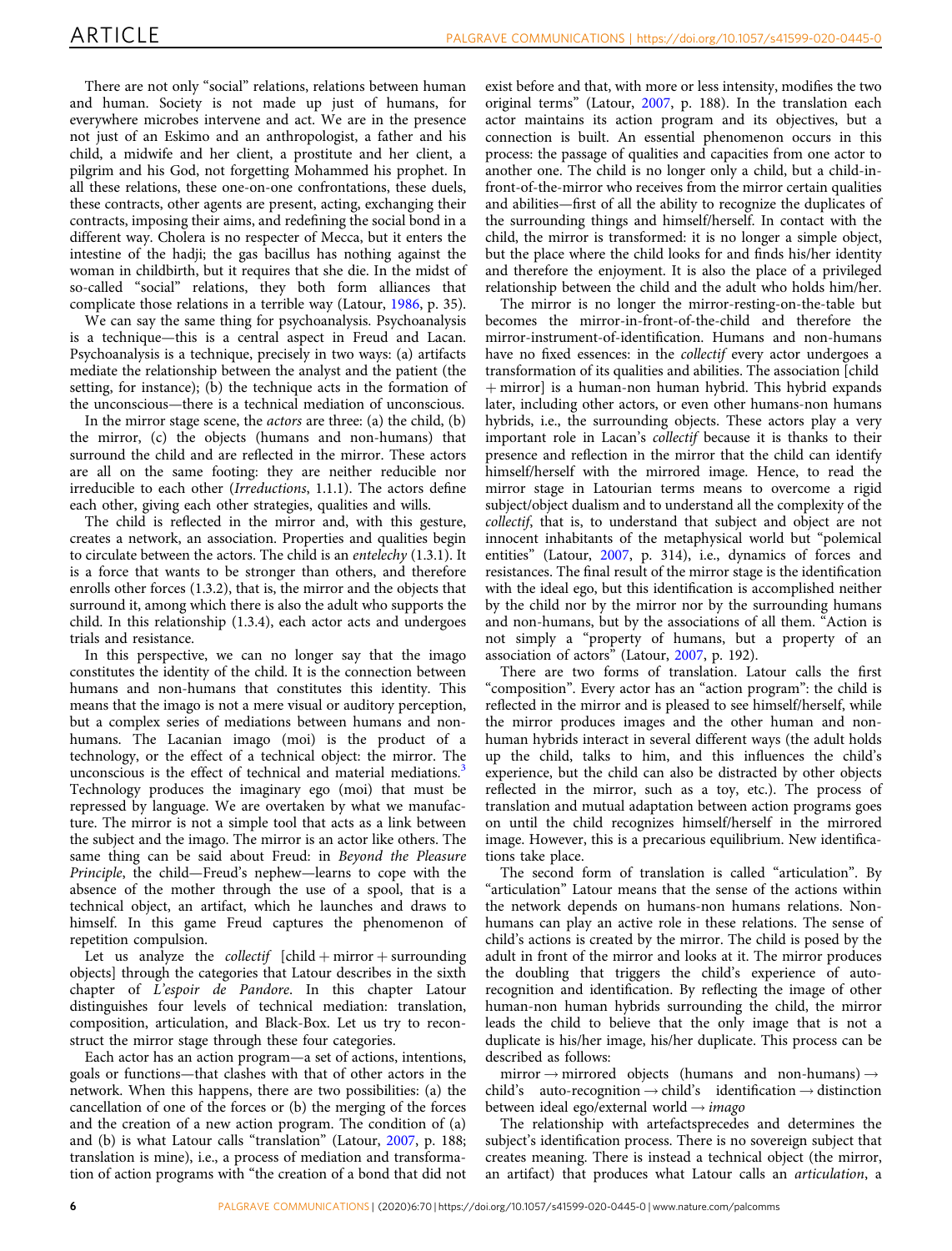connection between humans and non-humans that produces new meanings and identifications. Understanding the meaning of an action does not mean investigating the mind of the person who performed it. It means carefully analyzing the processes of translation, composition, and association between humans and non-humans in a given situation.

The last step of our scheme is the fracture between the ideal ego and the external world. The child becomes paranoid: he/she tends to identify himself/herself with an abstract imago and to separate himself/herself from the rest of reality. This fracture completely covers and eliminates the mediation between humans and non-humans that we have just described. Everything is reduced to the ideal ego and the subject/objects dualism. Now, I interpret the mirror stage outcome by using Latour's fourth category, la mise en boîte noire, the Black-Box, "an operation that makes the joint production of actors and artifacts totally opaque" (Latour, [2007](#page-12-0), pp. 192–193).

This Latourian category is very important, and I will say more on it later. My thesis is that the unconscious is a mise en boîte noire, a Black-Box. Latour gives us—even if he does not intend to do that—the keys to a new phylogenesis of the unconscious and therefore the beginning of a new kind of psychoanalysis.

Latour's idea is simple: the technical artifact hides the set of practices that constitute it—the network of mediations. The final results (for example, the microbe in Pasteur) produce a sort of paradoxical feedback: they cover and hide the interactions, processes and dynamics that produced them. The last phase of the work hides the path which leads to it. "When a machine works effectively, when a state of affairs is established, we are only interested in the inputs and outputs, not on their internal complexity. This is how, paradoxically, science and technology know success. They become opaque and obscure" (Latour, [2007,](#page-12-0) p. 329). When a scientific fact or an artifact is established and "closed", the collectif disappears being crystallized in its outcome —it is "reduced to a single point", says Latour.

Now, there are two Black-Boxes in Lacan's mirror stage: (a) the first coincides with the imago itself, which hides the mirror and the rest of the surrounding world. The imago produces the autorecognition and the identification that are abstractions from the technical and material conditions that constitute them. The child removes the mediation of non-humans like the mirror, and therefore he/she distinguishes himself/herself from them. In other words, the image that constitutes the child's identification is also what blinds the child and makes him/her incapable of grasping the imaginary nature of his/her identification. This first Black-Box is weak because it closes and reopens many times: the child goes through many different imaginary identifications. (b) The second Black-Box is much more stable and coincides with the transition from the imaginary to the symbolic, therefore with the Oedipus complex. The symbolic—the Name of the Father, more on it later—"closes" the mirror stage making it a Black-Box. In fact, according to Lacan, the symbolic interrupts the imaginary identifications. This interruption coincides with the Spaltung, the repression. The symbolic removes the imaginary making it a symbolized imaginary. Reduced to a Black-Box, the imaginary can be limited, removed. This operation is the origin both of the distinction between conscious and unconscious, and of a new form of unconscious. From now on, we distinguish the unconscious that speaks and the unconscious that does not speak.

The oedipal complex: from the unconscious to technology. The Oedipal complex is the fundamental structure of emotional and interpersonal relationships in which the human being is immersed. Freud ([2005,](#page-12-0) [2011](#page-12-0), [2012](#page-12-0)) has hypothesized that the Oedipus complex occurs when the child is three to five years old.

This psycho-affective organization is based on the attraction toward the parent of the other sex and the jealousy and hostility toward the parent of same sex. The core of this organization is the prohibition of incest. According to Freud, the Oedipus complex is a fundamental element in the development of the human personality, and if it is not overcome, it constitutes the basic nucleus of all psychopathologies. The entire original phantasmal world of humans is related to the Oedipus complex. The formation of the super-ego is also seen as resulting from the introjection of the paternal prohibition of having sexual relations with parents, brothers, and family members in general.

I will proceed in the following way. I will give, as in previous section, a description of Lacan's interpretation of the Oedipus complex. This does not want to be an exhaustive analysis of the Oedipus complex, but only a short description of how Lacan interprets this primordial "scene". Secondly, I will re-interpret Lacan's Oedipus complex by using Latour's actor-network theory.

Following Lévi-Strauss ([1955,](#page-12-0) [1962](#page-12-0)), Lacan claims that the prohibition of incest constitutes a universal law that differentiates the state of human civilization from the state of nature. In a series of articles, Lacan introduces the expression "Name of the Father" which defines the acceptance of the social law and marks the passage from the potentially psychotic pre-human condition, that of the mirror stage, to a real human condition. In fact, in his opinion, the psychotic has not internalized the "Name of the Father". The originality of Lacan's interpretation compared to Freud's is that the "Name of the Father" does not coincide with the actual father.

In Lacan's view, the mother and child live a symbiotic relationship that breaks with birth. Both have a kind of nostalgia for this original condition and want to recreate it. Weaning is the traumatic phase: the contiguity between the bodies, maintained by breastfeeding, is interrupted. Both the mother and child have a regressive desire: they want to return to the situation of original dependence. This is a desire for identification; the child identifies himself/herself with the mother (Lacan, [1966a](#page-12-0), pp. 35-45).

The "Name of the Father" breaks this situation and prevents the regressive impulse. What characterizes Lacan's interpretation is that the paternal prohibition is considered in symbolic terms. This allows Lacan to apply the Oedipus complex both to males and females. The father represents the language, and therefore the social law of coexistence. Lacan [\(1998,](#page-12-0) [1966b](#page-12-0)) introduces the concept of the "Name of the Father" that is based on French homophony between nom (name) and non (no, negation) to highlight the legislative and prohibitive role of the society. The "Name of the Father" is the original repression; it diverts the immediate and original impulse of the mother and child. This suspension of the impulse opens the space of the sign, of the appearance of language. Shortly, Lacan re-interprets the Oedipus complex through linguistics and post-modernism. The Oedipus complex and the "Name of the Father" mark the passage from the imagi"nary of the mirror stage, and the series of identification that it produces, to the symbolic.

Let us clarify this thesis. What Lacan has in common with many other important interpreters of Freud "is the claim that Freud's most original and important innovations were obscured and compromised by his effort to embed psychoanalysis in biology and thereby to scientize his vision of the psyche" (Mitchell and Black, [1995,](#page-12-0) p. 195). Lacan re-interprets Freud's conception of unconscious through Saussure's linguistics and Lévi-Strauss's anthropology. He argues that the essential Freud's discovery is a new way of understanding language and its relation to experience and subjectivity. The famous statement "the unconscious is structured like a language" means that the unconscious is another language, another logic, independent of the subject, but that reveals the truth of the subject. The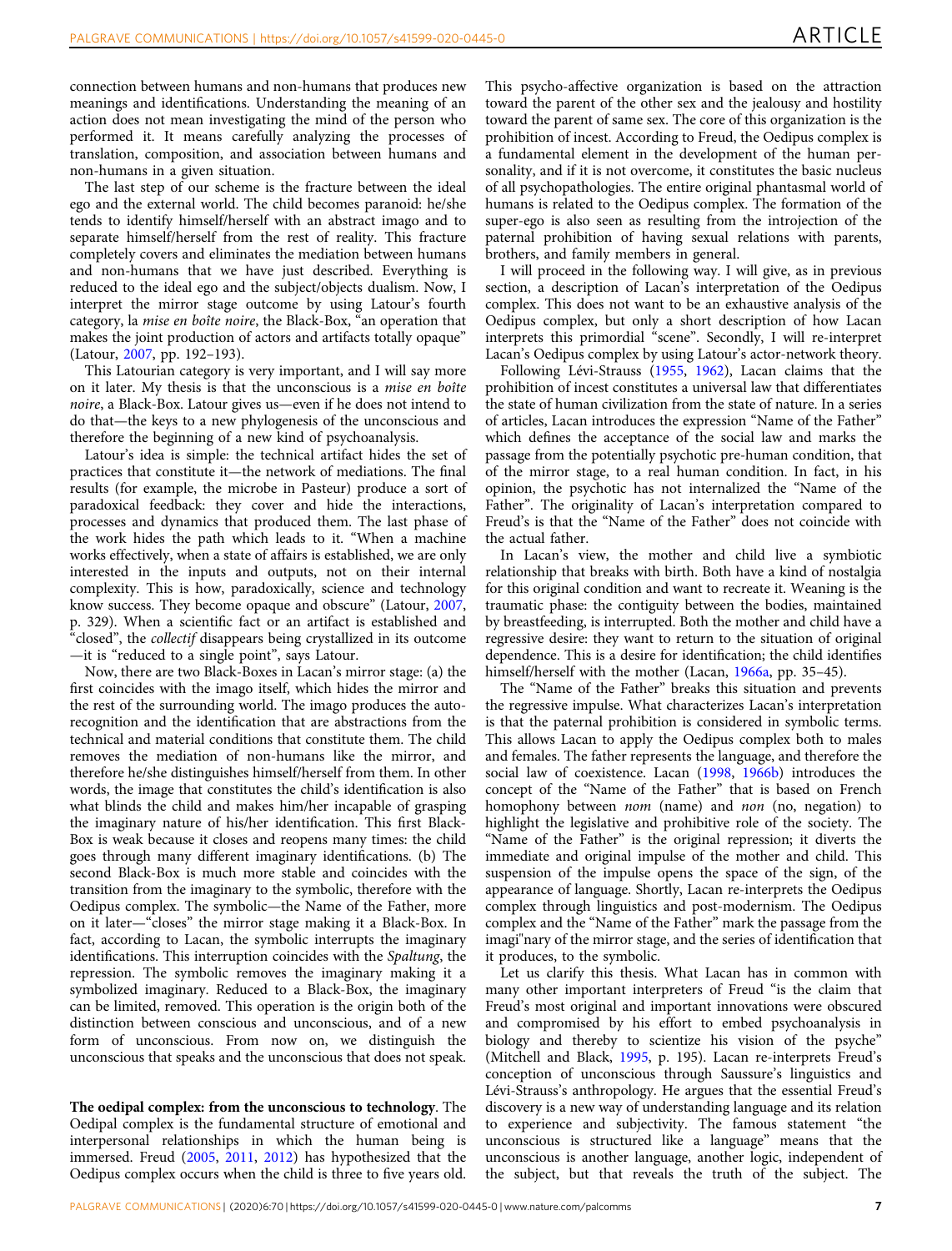condensation is therefore conceived as a metaphor (synchronic order), while the displacement as a metonymy (diachronic order). In the first case, the linguistic signifiers are superimposed, juxtaposed, synthesized, while in the second an exchange takes place, that is, a substitution of one signifier with another. Metaphor and metonymy are the two axes along which the Lacanian unconscious works. The slip should therefore be interpreted as a process of segmentation and re-structuring of the signifiers.

This thesis could not be understood, however, without mentioning another crucial aspect: the fracture between signifier and signified, which Lacan takes from Saussure. According to the Genevan linguist, the signifier is the phonological element of the sign; it is the image acoustique linked to a signified, the immaterial meaning. Re-interpreting Saussure, Lacan introduces the following formula:

> S s

In this formula, "S" indicates the signifier and "s" the signified. The formula affirms the primacy of the signifier over the signified, i.e., the primacy of the normative, mechanical, and material dimensions of the language. The signifier is a meaningless material element in a closed differential system, i.e., the structure. Thus, the signified (and so the meaning, the subject, the ego) is only a secondary effect of the combination and re-combination of signifiers. There is never a full, absolute signified. The signified is something that is always "pushed back" by the succession of signifiers and shaped by the "symbolic chain". Whereas Saussure places the signified over the signifier, "Lacan inverts the formula, putting the signified under the signifier, to which he ascribes primacy in the life of the psyche, subject and society" (Elliott' [2015,](#page-11-0) 106).

Lacan re-interprets the Saussurian distinction between signifier and signified in terms of repression. The unconscious is at the same time what guides the game of combination and recombination of signifiers (the unconscious that speaks) and what is repressed and censored by signifiers (the unconscious that does not speak). The meanings produced by the symbolic chain tell us about a more fundamental reality: the enjoyment (jouissance), that is, the unconscious that does not speak. The symbolic chain is repression because it "saves" the subject from the enjoyment and allows him/her—through the analysis—to build a new relationship with the force of enjoyment, namely, with the drive.

This is the meaning of Lacan's interpretation of the Oedipus complex: The "Name of the Father" (the first essential signifier) breaks the imaginary union between the child and the mother the enjoyment—and imposes the social law. Metaphorically speaking, the signifier is like a strongbox; there is a bomb in this strongbox, and this bomb is the enjoyment, the pure desire. The analytic process intends to open the strongbox and disarm the bomb. Only through the interpretation of the symbolic chain and the game of signifiers the patient can recognize his/her desire and enter in relation with the enjoyment in a good way—hence the symptom becomes sinthome (Di Ciaccia, [2013\)](#page-11-0).

Let us summarize the result of our analysis. Language is the result of a deviation. Lacan re-interprets the Oedipus complex from a linguistic point of view. It is not the language that produces the deviation of the desire, but the reverse: the deviation of the primitive desire for identification is the cause of the emergence of the sign and language, that is, what Lacan calls the "signifying chain". What do we see here? An instrument, a technology, namely language, comes from an unconscious dynamic. The unconscious produces a technique and therefore also new cognitive abilities. The mirror and language show that the unconscious can be externalized in artifacts that strengthen or

simulate our activities and emotions, etc. The Lacanian interpretation of the Oedipus complex is much less "mythical" and sex-focused than the Freudian one. Indeed, it helps to "demythologize" and criticize Freud's point of view.

The oedipal complex in Latourian terms. Here, I stop the reconstruction of Lacan's thought and start its re-interpretation in Latour's terms. As we said before, the child wants to reconstruct the symbiosis with his/her mother (and vice versa), but his/ her desire is blocked by the father. A deviation of desire takes place. In Latour's terms, this deviation of the child's action program opens the door to the intervention of another actor, which is the language, i.e., a technology, an artifact. For Latour, the language is not only a set of symbols which are connected by deterministic rules, but an actor similar to all other human and non-human actors (Latour, [2007](#page-12-0), p. 150). Language does not imply any abstraction from the world, but it is rooted in the world and has meaning thanks to the connection with other actors.

This view is also very close to (and very far from) Lacan. It is very close because Lacan also thinks that language surpasses humans and envelops them. It is very far because Latour does not rigidly interpret language as a game of differences based on rigid rules. For Latour, Lacan is still a victim of the "modern compromise".

Given this, we can describe the Oedipus complex as a collectif composed by four actors  $[child + father + mother + language]$ . The action programs of child and language connect each other. Therefore, a process of translation and mutual adaptation begins. From a Lacanian point of view, the purpose of the child is the reunion with the mother, while the purpose of language is the signifying chain. In the translation process, an exchange of qualities and abilities takes place, in both directions. Both actors transform themselves. This means that if the child becomes the language, the language becomes the child. The child is no longer infans: he/she enters into connection with the word and then he/ she knows a new type of desire. Thanks to language, the child can dominate his own narcissistic impulses and to live with other human beings in a community. Thanks to language, the child abandons the narcissism of the imago and enters the social world. Hence, the child experiences finiteness and search for recognition. The intervention of the non-human (the language) resolves the contrast between humans. The situation can be described by the Fig. 2.

However, this re-interpretation still lacks an essential point. Following Latour, we must also go in the other direction: if the child becomes a language, the language becomes the child. A technical object—the language—acquires some of the child's characteristics. A translation takes place. What does it mean?

That "the language becomes a child" means two things: (a) that the child acquires certain characteristics of the language, so that



Fig. 2 The scheme of oedipal complex according to the re-interpretation of Lacan through Latour'anthropology of sciences. The Oedipus complex is a collectif composed by four actors  $[child + father + mother + language]$ . Language is an actor similar to all other human and non-human actors in the network.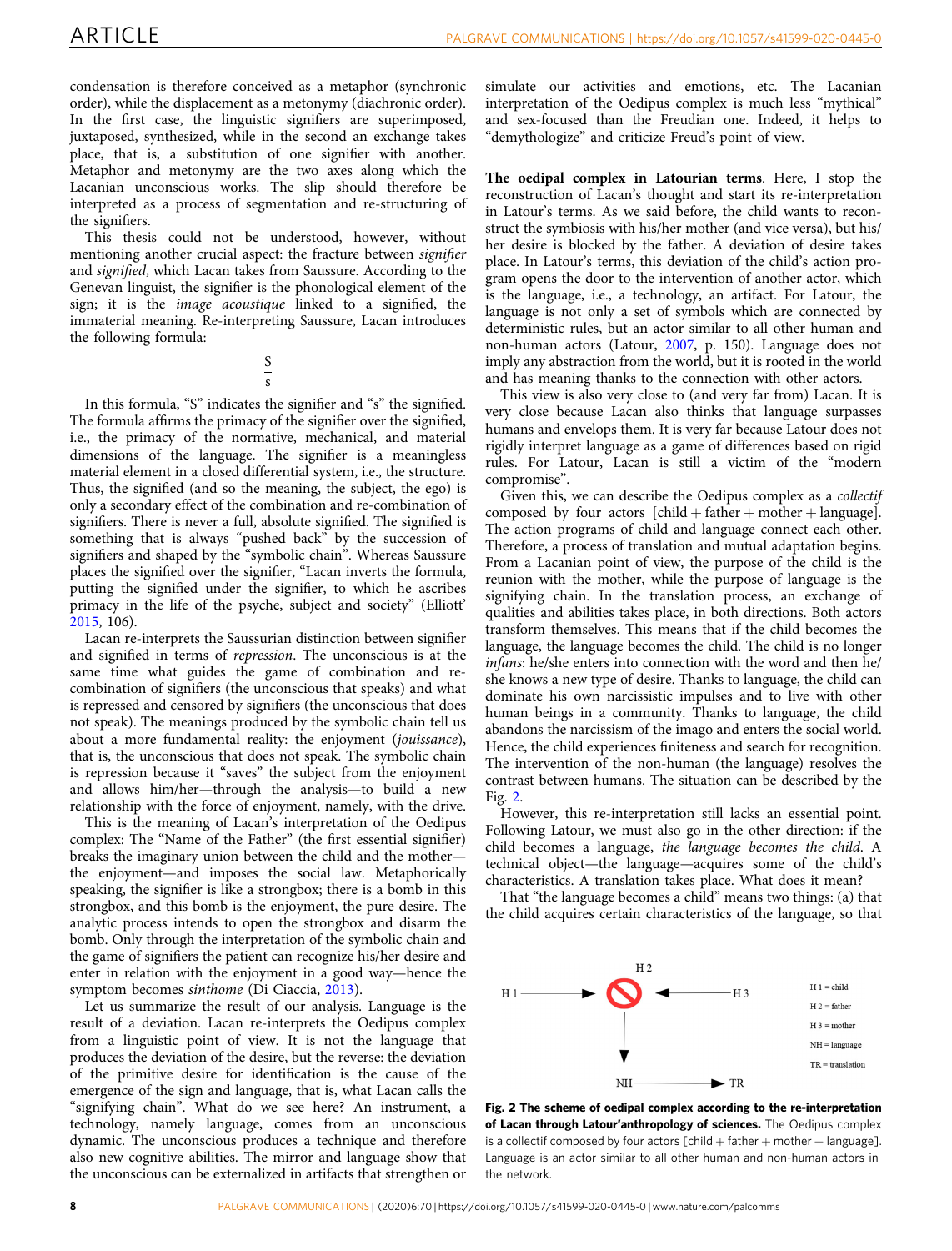his/her psychic dynamics is structured like language, as Freud proved and Lacan emphasized; (b) that language takes on human characteristics, that is, it assimilates humans way of being and becomes its expression.

The human being acquires the characteristics of language, and therefore the social law of the prohibition of incest, i.e., the "Name of the Father". In this way the child abandons the mirror stage and avoids psychosis. The unconscious becomes a language.

The language has a "double existence": on the one hand, it is a technology (Ong, [1982\)](#page-12-0) that represents the social law and is structured as the significant chain; on the other, it assimilates the characteristics of the child. This is the crucial point of our reinterpretation. An artifact can assimilate a human strategy, where "assimilate" means "simulate" or "respond to a human need". While the child assimilates the repressive mechanism of the significant chain, language assimilates and transforms the search for identification of the child. Language is not just a a set of sounds or marks. The identification—following Lacan—becomes symbolic. However, this does not mean that language seeks identification for itself. The identification process always remains unidirectional: from humans to language. But language does not play a passive role in this process.

If we follow the symmetrical anthropology of Latour, we must admit this exchange of properties in both directions. This does not mean thinking of the language in magical terms, as if the language were becoming a human subject in all respects. Affirming that the language can assimilate human characteristics and simulate them means to abandon what Latour calls "modern compromise" (see Latour [1991\)](#page-12-0) and to understand that language and human subject are two systems of forces in constant interaction and exchange. The collectif is not a metaphysical entity, but a dynamic theoretical model to explain associations of human and non-human actors. When Latour speaks of humans and non-humans, he does not want to designate subjects and/or objects. The concept of collectif arises from a profound critique of traditional metaphysics and its classic pairs of opposites: subject/ object and fact/value. If the subject and the object are "closed" and opposing concepts, the human and the non-human are instead "open" concepts, in constant interaction and mutually defining each other. Only if we admit this interaction, we can have a theoretical model that explains the phylogenesis of AI and so justifies the originality of AI. My thesis, in fact, is that AI prolongs the movement of language.

I use Latour to highlight a crucial aspect: a technology (language) arises from an unconscious tension. By saying this, I am not trying to explain the general relationship between machines and their environment, but the relationship between machines and humans from the point of view of psychoanalysis. I absolutely do not want to explain the relationship between machines and the world through the Oedipus complex. Obviously, this relationship is a much larger and more complex issue. My goal is to try to clarify the relationship between a particular form of technology (AI systems) and humans through the dynamics of subjectivation described by Lacan in the mirror stage and in his re-interpretation of the oedipal complex. What does Latour add to Lacan? Latour's actor-network theory helps complete the Lacan's model of identification. Thanks to the Oedipus complex, the child becomes a social and speaking being. Then the language becomes a child, that is, it plays an active role in the identification process. A technical object is the expression of an unconscious dynamics, which structures it, that is, defines its meaning.

Stating that language can assimilate human characteristics is tantamount to deleting the distinction between langue and parole, i.e., the distinction between the structure and the act as introduced by Saussure ([1949\)](#page-12-0). This distinction does not exist at all. We have to think the relationship between langue and parole as a translation process that goes in both directions. Langue is translated into parole, and parole into langue. The language is a perennial negotiation between these two levels. The two actors shape each other.

Now, this reinterpretation of the Oedipus complex is entirely in line with Tauber's "cognitive unconscious" (Tauber, [2013](#page-12-0); see also Tauber, [2010\)](#page-12-0). Lacan's reinterpretation through Latour allows us to abandon an exclusively sexual conception of the oedipal complex (as the sexual repression by the father in Freud's terms) and to move towards a much more integrated model of psyche, not only in itself (relationship between conscious and unconscious activities), but also in relation to the technology. The Oedipus complex becomes a phase of the identification process. If we interpret the identification process as the first elementary relationship between the conscious and the unconscious (the one that defines both at the same time), then the Oedipus complex is nothing more than the moment when this relationship becomes an active collaboration—not just a repression—that gives rise to new artifacts and new cognitive processes. In other words, the tension between Id and ego produces a technology that helps human beings develop their cognitive abilities. The relationship between conscious and unconscious is dynamic and complex, and requires an integrated approach.

# The difficulty of being an AI

In this section, I apply the results of the re-interpretation of Lacan to AI. I claim that AI is a new stage in the process of human identification, that is, a new development of the unconscious, the "algorithmic unconscious". In AI, the machine responds to a human desire for identification. AI extends the same movement that is at work in the Lacanian interpretation of the mirror stage and the Oedipus complex and which Latour's reading helps us to clarify. The unconscious is at the same time the effect of a technological mediation and the origin of a new form of technology.

A possible objector would say that our thesis is a simple metaphor. Metaphors are useful, but substantial mechanisms must be provided to make the underlying analogy theoretically or conceptually significant. The objector would say: If an identification process goes from humans to machines, then the same process goes in the opposite direction, that is, from machines to humans—the machines identify with humans. However, this conclusion produces absurd consequences: How can machines identify with humans? Does the machine identification process have the same structure as the human one? If human identification produces language and AI, what does machine identification produce? Our hypothesis is contradictory.

The only way to avoid these consequences is to claim that the identification process is unique and goes from humans to machines.

A useful line may be that of Mondal [\(2017](#page-12-0)). Mondal's methodological approach is that of cognitive sciences, although it has a lot in common with psychoanalysis. The fundamental connection between Mondal's approach and psychoanalysis is the study of natural language as a means of understanding and deciphering the "mentality", that is, the set of thoughts, ideas, emotions and feelings. However, Mondal goes further than psychoanalysis because he states that natural language and mind are closely connected, which means that the complex structures of natural language correspond to mental structures and conceptual relationships, what Mondal calls "forms of mind". Different human groups correspond to different natural languages and therefore to different "forms of minds". This means that mental structures are "interpreted structures", namely structures that can be revealed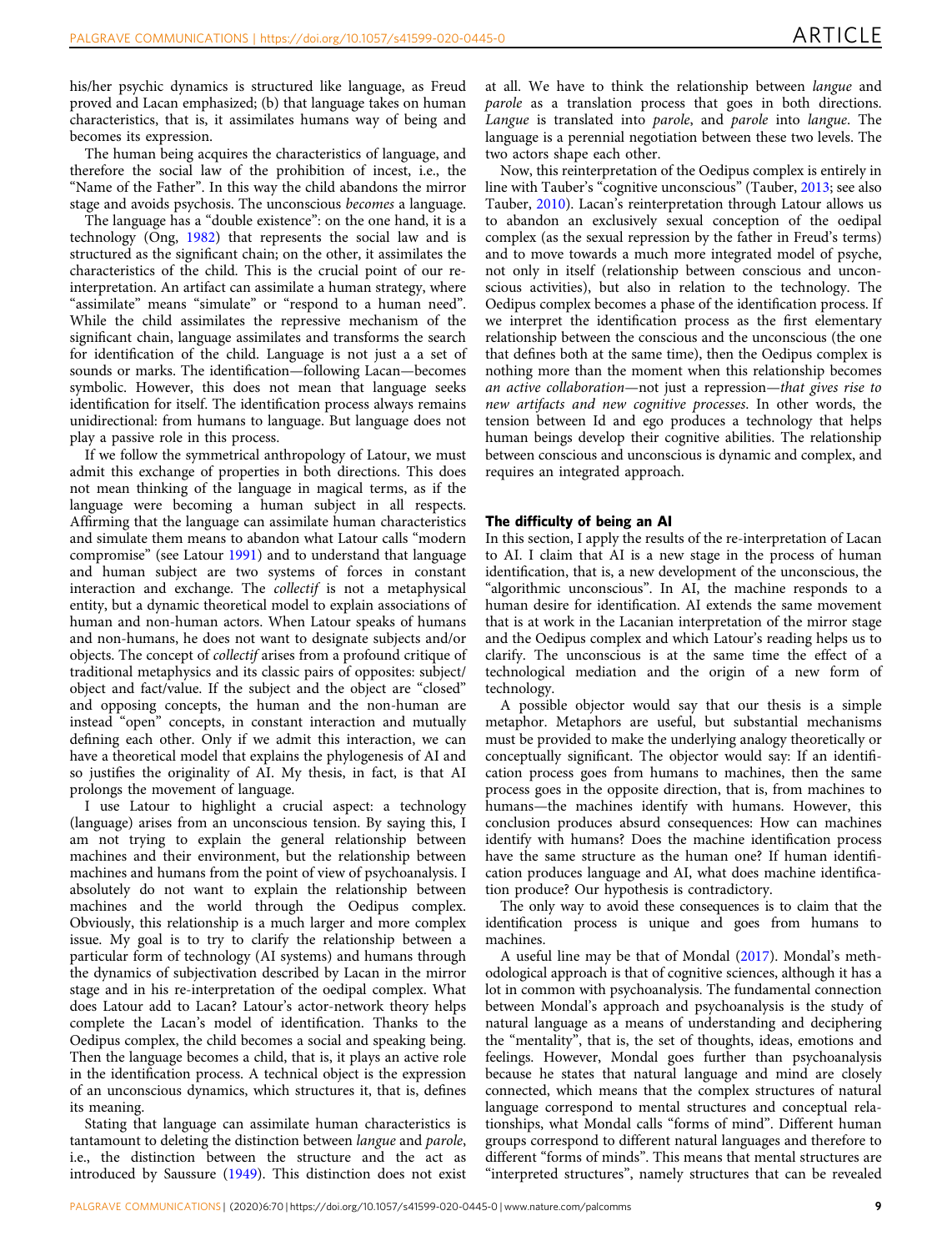through the analysis of the natural language. This does not mean —Mondal underlines—that mental structures are determined or caused by natural language. Nevertheless, mental structures can be described and investigated through natural language. Given these premises, Mondal investigates the possibility of interpreting non-human organic and non-organic "other minds", including AI, through the analysis of natural language.

According to Mondal, nothing prevents us from identifying, through the analysis of natural language, mental structures that can also be identified in machines. In other words, what makes a set of circuits and logic an AI system is the human interpretation of this set. What makes a function a computation is not the function itself, but the human interpretation of this function. We can attribute a "mind" to a machine without necessarily anthropomorphizing the machine. We can detect mental structures in machines without having to argue that these structures are a simple consequence of human interpretation. Latour's theory is completely in line with this way of thinking.

Now, I take into consideration the example of a neuronal network for the recognition of vocal language as described in Palo and Mohanty [\(2018](#page-12-0)). The desire for identification from humans to machines develops in four distinct phases:

- 1. Project: Humans design and build a machine (the neuronal network) that is as intelligent as they are.
- 2. Interpretation: Humans (designers, engineers or users) interpret the functioning of the machine; this means that they observe the behavior of the machine and evaluate (a) if they can recognize in this behavior patterns that are similar to theirs, (b) to what extent the machine is able to collaborate with them (in our case, to what extent the machine is able to recognize the voice and join a conversation). This evaluation is based on human and technical criteria (in our case, natural language, emotions, tone of voice, context, etc.).
- 3. Identification: If the evaluation is positive, humans attribute to the machine their quality and therefore a mind (in our case, the ability to speak and join a conversation); this does not mean that the machine becomes a human being seeking identification, but that humans interpret the behavior of machine in this way. If the evaluation is negative, humans go back to the project and re-start the interpretation.
- 4. Mirror effect: The machine is able to interpret humans, namely, to assimilate the human way of speaking (this is the machine learning process) and develop it autonomously, as occurs today in various neuronal network for voice recognition—but also in networks like Google Translate. AI is an interpreted and interpretive technology; this is the "mirror effect". Furthermore, the mirror effect is also subject to a human interpretation. This triggers a new cycle of interpretation and identification. For instance, humans can think of themselves as machines. Current cognitive science that encompasses AI, psychology, neuroscience, linguistics, philosophy and other related disciplines think of the human mind as a computing machine (see Boden, [2006](#page-11-0)). This means that humans have also delegated some of the qualities and capabilities of machines to themselves.

These four phases can be interpreted as a collectif in Latourian terms. In each of these phases conscious and unconscious processes interact and cooperate. The root of this process if the human projective identification. The human being is the main actor. The directionality of the process is unique. Even if the machine is able to reproduce and develop the process autonomously, the process depends on the human interpretation of machine behavior. This act of interpretation is not arbitrary, as if a machine could be intelligent for me and stupid for someone else. As I said, the interpretation is based on human experience and technical requirements. The interpretation must respect two major constraints: logic and machinery, i.e., the embodiment of the logical structure.

In the next sections, I will proceed as follows: (a) I will give a brief description of what a computational system is; (b) I will illustrate the two fundamental limits of the identification process, logic and machinery.

Computational systems. Computational systems have at least three fundamental dimensions: (a) formal computation, (b) physical computation, (c) experimental computation (see Primiero, [2020](#page-12-0)). These systems are abstract, physical and experimental artifacts at the same time. In other words, each computational system is a mathematical structure that is realized in a machine (the computer) by which we carry out scientific tasks using models and simulations (Turner, [2018;](#page-12-0) Piccinini, [2018\)](#page-12-0). The algorithm always has three lives: an abstract one, a physical one and an experimental one. These are three necessarily connected dimensions.

I do not want to carry out a detailed analysis of every aspect of computing here. This is not the purpose of the present paper. There are already important studies on the subject (see Boolos et al. [2007](#page-11-0)). I want to limit myself to some historical considerations. Priestley [\(2011\)](#page-12-0) has shown that, in the history of computer, the paths of engineering and logic have developed in parallel for a long time.

Babbage's machine was able to perform some mathematical operations: it was the embodiment of some algorithms, but it could not be programmed for more complex tasks. It was therefore not really a computer—despite the similarities. The purpose of the first real digital calculators (Mark I, ENIAC, the Bell Labs Relay Machines, etc.) was to automate scientific calculation in a new way. Scientists ask these machines to extend human computation ability, that is, to carry out longer and more complex computations. Along this path, mechanical computation and logic (the computability theory) have ignored each other for a long time. "The logical investigation of the concept of effective computability and the development of the machines were largely independent of each other" (Priestley, [2011,](#page-12-0) p. 122). Since 1950, computing engineering developed enormously thanks to the Second World War. Of particular importance was the development of the so-called stored-program design, especially with von Neumann's EDVAC. However, the awareness of the importance of unifying these engineering efforts with logical computation emerged only at an advanced stage of this development. Computers were not born as "logical machines". "Turing's [1950](#page-12-0) paper was not specifically logical or technical, but rather a philosophical contribution to the discussion of the cybernetic question of whether machines could think" (Priestley, [2011,](#page-12-0) p. 155). Only with the development of the ALGOL programming language (three versions: 1958, 1960, 1968) logic begins to penetrate the world of computing machinery.

Therefore, the historical research reveals an essential aspect. The relationship between logic and computing machinery is not easy at all. Circuits are not analogous to mathematical formulas; they are ontologically different. There is a tensional relationship between logic and computing machinery at the core of any computational system. The analogy between coding and logic is the result of a long intellectual work. What we commonly understand as software (programming languages) are the result of this story. The analyses contained in Haigh ([2019](#page-12-0)) confirm this point.

Logic and machinery: the limits of the identification. In a computational system, the human desire for identification has to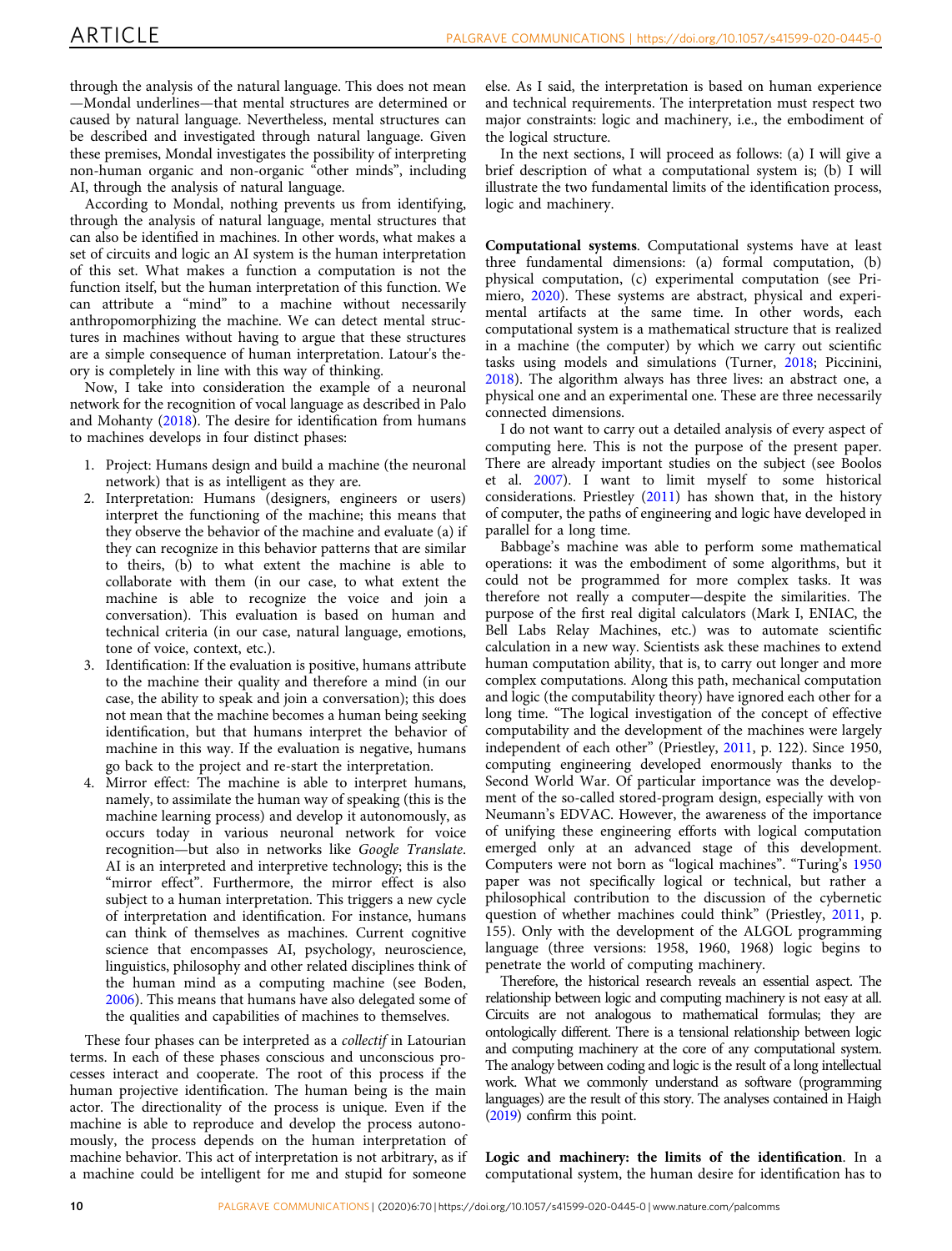face two essential conditions: logic and machinery, i.e., the material apparatus that embodies the abstract logical structure. In addition, these two poles contrast with each other causing tensions. AI is a field of forces in which there are three actors (human desire, logic and machinery) in constant competition.

The machinery is not an inert object. The materiality of the machine is a text to be deciphered. The machine is an artifact, and therefore it is the embodiment of a set of different types of normativities (imaginative, technical, social, socio-technical, and behavioral), as Grosman and Reigeluth ([2019](#page-12-0)) show. It is interesting that these normativities can compete, collaborate or coexist without interacting inside the machine. The human desire to identify with the machine must deal with the limits posed by the possibilities offered by the material structure of the system.

Even logic is not a peaceful field. The logical mathematical theory of computation was the result of a deep crisis in the foundation of mathematics at the end of the 19th century. This crisis became a "war" between different conceptions of truth, correctness and infinity in mathematics (Lindström et al. [2009;](#page-12-0) Adams, [1983;](#page-11-0) Copeland et al. [2013\)](#page-11-0). The current manuals of logic and computability theory are Black-Boxes that hide this conflict, as well as the different strategies that have been used to solve it. In general, the logic behind our computers and AI is the logic of Frege and Russell, of Turing and von Neumann (Printz, [2018\)](#page-12-0).

Logic and material possibilities establish what is computable and what is not computable. Human desire must constantly negotiate with these limits to run the machine and make it intelligent. The set of these complex negotiations, which can fail or succeed, is what I call "algorithmic unconscious". This is evident, in my opinion, if we look at the overall structure of an AI system and at all the levels that compose it: the quantum level (transistors and silicon, atoms and electrons), the physical architecture (circuits architecture and wiring, cache memory, etc), the microprocessor architecture and hardware programming, the hardware/software interfaces, up to the more abstract logical structure of the machine.

All of these negotiations are repressed. The complexity of the relationships between these levels does not come to light in the programming and use of systems. Firstly, it does not come to light in the programming because programming necessarily imposes the distinction between an internal language (the compiler) and an external language (the high-level language) (Printz, [2018](#page-12-0), pp. 194–204). This means a1) that the programmer does not necessarily need to know the structure of the compiler and the machinery in order to program; a2) that a high-level language can be applied to multiple different systems; it is independent of the application context (the compiler is not). The same can be said for the customer/user of an AI system. The customer/user does not need to know the internal structure of the system and the engineering that defines it. This "Black-Box effect" hides the tensions between logic, machinery and human desire.

Therefore, I want to underline basically three points: (a) the desire for identification is at work in AI, as demonstrated also by the excess of imagination that is produced by films and novels on this theme and which often exceed the reality of AI; (b) from a psychoanalytic point of view, the desire for identification has a structure and a phylogeny that can be described in Lacan's terms re-interpreted through Latour; (c) if we accept this structure and this phylogeny, AI can be understood as a new stage in the history of the human search for identification. After the imaginary and symbolic registers, AI is the third register of identification.

### Miscomputation and information

We said that the tensions between logic, machinery and human desire remain hidden by the system's Black-Box effect. This statement would remain a simple theoretical hypothesis if it did not give us new tools to understand two important phenomena: miscomputation and information noise. From a psychoanalytic point of view, these two phenomena, generally considered marginal, acquire decisive importance.

Miscomputation. The literature on miscomputation is broad. Piccinini lists many cases of miscomputation, including a failure of a hardware component, a faulty interaction between hardware and software, a mistake in computer design and a programming error, etc. ([2018,](#page-12-0) pp. 523–524). Floridi et al. [\(2015\)](#page-12-0) distinguishes two main types of malfunctioning: dysfunction and misfunction. A dysfunction "occurs when an artifact token t either does not (sometimes) or cannot (ever) do what it is supposed to do", whereas a malfunction "occurs when an artifact token  $t$  may do what it is supposed to do (possibly for all tokens  $t$  of a given type T), but it also yields some unintended and undesirable effect(s), at least occasionally" (Floridi et al. [2015](#page-12-0), p. 4). Software, understood as type, may misfunction in some limited sense, "but that it cannot dysfunction". The reason for this is that "malfunction of types is always reducible to errors in the software design and, thus, in stricter terms, incorrectly-designed software cannot execute the function originally intended at the functional specification level" (Floridi et al. [2015](#page-12-0), p. 4).

I think that these studies have the limit of providing a merely technical description of miscomputation. They build classifications, but do not explain what really miscomputation is. From my point of view, miscomputation is a fundamental phenomenon in order to understand the relationship between AI and its environment. Miscomputations must therefore be studied as if they were Freudian slips or failed acts. They express the tensions between human desire, logic and machinery, at different levels (design, implementation, hardware, testing, etc.), that cannot be controlled and repressed. As Vial ([2013\)](#page-12-0) points out, the tendency to have errors and bugs is an ontological feature of software and AI. There will always be in any systems an irreducible tendency to instability, to the deviation from the design parameters and requirements, and thus from the "normal" functionality. "A computer cannot live without bugs. Even if computer programs are written by humans, they are never entirely controllable a priori [by humans]" (Vial, [2013,](#page-12-0) p. 163; translation is mine). AI instability is another name of the algorithmic unconscious.

Information and noise. The analogy between the concept of Black-Box and that of repression could raise objections. Trying to clarify, I still propose to follow the well-known book Laboratory Life. [4](#page-11-0)

According to Woolgar and Latour ([1979\)](#page-12-0)<sup>[5](#page-11-0)</sup>, behind the scientific fact there is always the laboratory, namely, a set of times, spaces, practices, groups of humans and non-humans, flows of money and information, negotiations and power relationships. However, the laboratory is invisible in the scientific fact. In the somatostatin there is not Guillemin's work, even though this latter was necessary in order to create somatostatin as scientific fact. Somatostatin is a Black-Box: nobody puts its existence into question. It is evident. Nevertheless, if some research results put this existence into question, the Black-Box would be reopened and the debate would restart. Woolgar and Latour [\(1979](#page-12-0)) claim that to "open" a fact means to continue discussing about it, whereas to "close" a fact means to stop discussing. The controversies between researchers are essential. This is a very complex dynamic: the more a fact is important and attracts the attention of researchers, the less it will become a stable Black-Box because it will be constantly "reopened" and discussed again. Instead, when a fact does not raise the interest of researchers, it is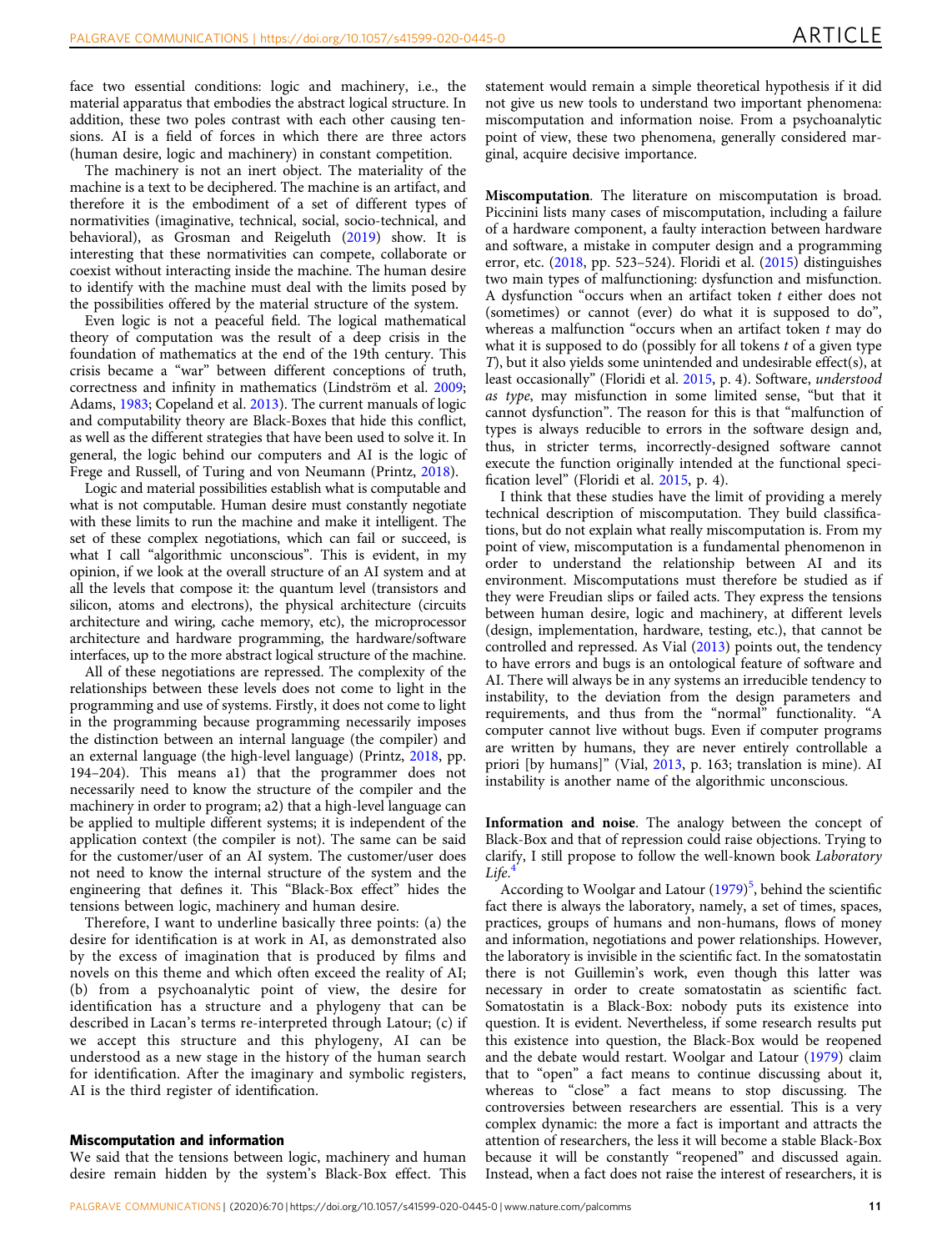<span id="page-11-0"></span>"closed" very quickly and becomes a Black-Box. Among the facts, there is a relationship of "gravitational attraction"; a re-opened fact "attracts" other facts and forces the researchers either to reopen or to close them.

Can we compare this idea of Black-Box with the notion of repression in psychoanalysis? I think so, because what drives the researchers to close the debate and "crystallize" it in a Black-Box is the fear of disorder, i.e., the constant uncertainty deriving from the open debate. This aspect is evident in the concept of noise analyzed by Woolgar and Latour [\(1979,](#page-12-0) pp. 45–48), deriving from information theory. The concept of noise can be summarized in the idea that information is defined and measured in relation to a background of equally probable events. The more the noise—that is the confusion—decreases, the more information is clear and convincing. Information is the most probable event.

As Woolgar and Latour ([1979,](#page-12-0) pp. 50–52) claim, the concept of noise indicates two types of factors: the first type is the set of equally-probable events, while the second is the set of factors rhetorical, technical, psychological, competitive, etc.—that influence and determine the probability that an event has to become a scientific fact. The scientific fact is the most probable event among others, but this probability is defined by the second type factors. Information without noise is impossible because information is the effect of noise. Disorder is the rule, while order is the exception. Scientists produce order from disorder. The analogy between information and the game of Go is essential; the Go is a game that begins without a fixed pattern and becomes a rigid structure (Woolgar and Latour, [1979,](#page-12-0) p. 60). As a result, noise is at the same time what jeopardizes and what allows information (Woolgar and Latour, [1979](#page-12-0), p. 49). The presence of noise jeopardizes also the translation of information in a collectif. This is another sense of the "algorithmic unconscious".

The birth of a Black-Box coincides with the separation of information from noise. An event is considered more probable than others. And yet, this process hides the fact that the noise is the condition of information. This oblivion is properly the unconscious, that is, the denial of disorder, not the disorder itself—the repression. A Black-Box is the denial of disorder. Woolgar and Latour ([1979\)](#page-12-0) use an economic language very similar to the psychoanalytic one: reopening a Black-Box requires an "investment" that is too large in psychological, economic and social terms.

#### Conclusions. A new research project

I think time has come to modify what is meant by "artificial intelligence". The goal of this paper was to open a new perspective on AI. Is this goal achieved? I think this is a realistic model, in the sense that it explains the content of AI, that is, the originality of AI—what distinguishes it from any other form of technology. The originality of AI lies in its profound connection with the human unconscious. This model traces an AI phylogeny. Furthermore, from its application to AI, psychoanalysis can gain a new field of research and analysis tools. This is a new field of investigation: the psychoanalysis of artifacts. This is an important epistemological result.

This paper is also the first step in a much broader research project concerning the relationship between AI and mental illness. The project aims to study mental illness as a collectif of humans and non-human actors. These are the central issues of the project: Can AI help treat mental illness? Can AI systems help doctors understand and diagnose mental illnesses? Do AI systems tend to assimilate these diseases and reproduce them? Can AI systems get sick? Can we apply the category of neurosis (understood as a lack of adaptation to the environment) to AI? Can we apply the category of psychosis (understood as an alteration of the relationship with reality, such as delirium or hallucination) to AI? Do new types of miscomputations emerge?

The project does not want to study simply how AI applies to the analysis of diseases, but also how mental diseases and AI mutually define and transform each other. Studies already exist that analyze how AI can be used by doctors in making diagnosis (Griffiths et al., [2017;](#page-12-0) Fiske et al., 2019). However, there are no methodologies involving the interaction between patients and AI.

The core of the project is the creation of groups composed by humans with psychiatric problems and AI systems in order to study (a) how AI systems react in relation to certain patient dynamics, and therefore to what extent they assimilate and interpret these dynamics; (b) how patients react to the interaction with AI systems.<sup>6</sup> The AI systems would be machine learning systems for studying natural language and body movements. These systems will analyze patients' language and movements. "For instance, sentences that do not follow a logical pattern can be a critical symptom in schizophrenia. Shifts in tone or peace can hint at mania or depression".<sup>7</sup> A fundamental aspect would be the interaction between patients and AI, for example through the use of tests or free conversations. These tests would be important to understand how AI evolves in contact with patients.

#### Data availability

All data generated or analyzed during this study are included in this published article.

Received: 19 December 2019; Accepted: 24 March 2020; Published online: 24 April 2020

#### Notes

- 1 By saying this, I do not want to classify Latour, calling him a philosopher. I am just saying that my point of view on his work is philosophical. Latour remains an unclassifiable thinker.
- 2 This is the reason why there is a "priority of the controversies" in Latour's sociology (Latour, [2005,](#page-12-0) p. 25).
- 3 An objector could reply that the mirror is only an accidental element in Lacan's text. True identification occurs in the encounter between the child and the mother. However, the mother cannot be seen by the child as another human subject becausefollowing Lacan—the child still lacks the linguistic relationship. This is the point. The mother is considered as an object among many others: a material object that helps the child to produce its identifying image.
- 4 I do not want to give a too unified image of Latour's work. Latour has in fact criticized the investigations in Laboratory Life: see Latour [\(2011](#page-12-0), p. 121).
- 5 See also Latour [\(1989,](#page-12-0) pp. 319–321).
- 6 See: [https://www.healtheuropa.eu/ai-in-psychiatry-detecting-mental-illness-with](https://www.healtheuropa.eu/ai-in-psychiatry-detecting-mental-illness-with-artificial-intelligence/95028/)artifi[cial-intelligence/95028/.](https://www.healtheuropa.eu/ai-in-psychiatry-detecting-mental-illness-with-artificial-intelligence/95028/)
- 7 [https://www.healtheuropa.eu/ai-in-psychiatry-detecting-mental-illness-with-arti](https://www.healtheuropa.eu/ai-in-psychiatry-detecting-mental-illness-with-artificial-intelligence/95028/)ficial[intelligence/95028/](https://www.healtheuropa.eu/ai-in-psychiatry-detecting-mental-illness-with-artificial-intelligence/95028/).

#### **References**

- Adams R (1983) An early history of recursive functions and computability. From Gödel to Turing. Docent Press, Boston
- Boden MA (2006) Mind as machine: a history of cognitive science. Clarendon Press, London
- Boolos G, Burgess J, Richard C (2007) Computability and logic. Cambridge University Press, Cambridge (Ist edn. 1974)
- Churchland P, Smith P (1990) Could a machine think? Sci Am 262:32–39
- Copeland JB, Posy CJ, Shagrir O (eds) (2013) Computability. Turing, Gödel, Church, and Beyond. MIT Press, Cambridge
- Cully A, Clune J, Tarapore D, Mouret J-B (2015) Robots that can adapt like animals. Nature 521:503–507
- Di Ciaccia A (2013) Il godimento in Lacan. La Psicoanalisi. Studi internazionali del campo freudiano; [http://www.lapsicoanalisi.it/psicoanalisi/index.php/per-voi/](http://www.lapsicoanalisi.it/psicoanalisi/index.php/per-voi/rubrica-di-antonio-di-ciaccia/132-il-godimento-in-lacan.html) [rubrica-di-antonio-di-ciaccia/132-il-godimento-in-lacan.html](http://www.lapsicoanalisi.it/psicoanalisi/index.php/per-voi/rubrica-di-antonio-di-ciaccia/132-il-godimento-in-lacan.html)
- Ellenberger H (1970) The discovery of unconscious: the history and evolution of dynamic psychiatry. Basic Books, New York
- Elliott A (2015) Psychoanalytic Theory. Palgrave Macmillan, London-New York
- Fiske A, Henningsen P, Buyx A (2019) Your robot therapist will see your now. J Med Internet Res 21:112–124